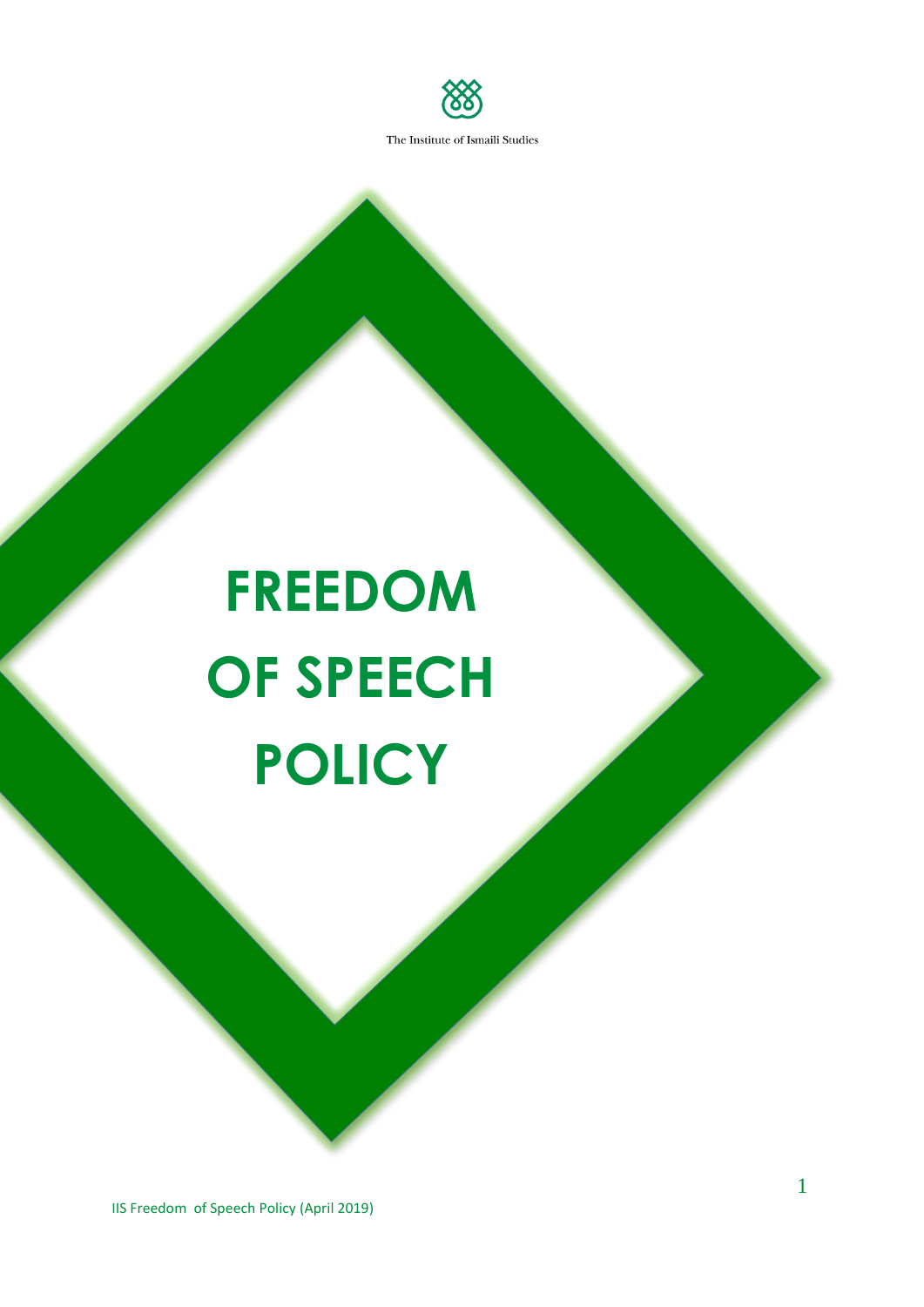

## **1. Introduction and scope**

The Institute of Ismaili Studies (IIS) was established in 1977 by His Highness the Aga Khan, 49th hereditary Imam (spiritual leader) of the Shia Imami Ismaili Muslims, with a mandate to promote scholarship and learning on Muslim cultures and societies in both historical and contemporary contexts. Its academic and educational activities promote an academic understanding of the diversity of expressions within Islam and its relationship with other religious traditions as well as the secular world. Within this broad span it pays special attention to research into, and disseminating knowledge relating to, the religious, spiritual and cultural heritage of the Shia Imami Ismaili Tariqah of Islam and its relationship with the wider world. The Institute's programmes encourage a perspective which is not confined to the theological heritage of Islam and promote an interdisciplinary approach to the study of Islamic history and thought. Pluralism and diversity are integral to the mandate of the IIS and are enshrined in its policies and practice.

The IIS promotes and facilitates constructive dialogue on matters relevant to its mandate and it has a responsibility to communities associated with it as well as the wider society constituting its environment.

As an inclusive institution the IIS:

- Values pluralism and diversity and the contribution of different perspectives, ideas and knowledge including the right of individuals to hold different beliefs and views.
- Respects the principle of freedom of expression in published works as well as in contributions to discussions and academic debate.
- Treats others, including those who may hold different beliefs or opinions, with the respect, courtesy and dignity implied in its mandate.

The regulatory framework for higher education of the Office for Students (OfS) requires all registered providers to satisfy its management and governance conditions, including the requirement to uphold specified public interest governance principles. These include the principle of freedom of speech as set out below:

"Freedom of Speech: The governing body takes such steps as are reasonably practicable to ensure that freedom of speech within the law is secured within the provider."

The IIS has developed this Policy Statement in order to address the public interest governance requirement through the formalisation of its approach to freedom of speech.

For the purposes of this policy, staff also includes consultants and contractors carrying out work for the IIS.

This Policy Statement sets out the IIS's commitment to upholding freedom of speech in a manner consistent with its legal and regulatory responsibilities. All members of the IIS, including governors, staff, students, and visiting speakers are required to be aware of and comply with this Policy Statement. All events and activities including those involving external speakers and visitors fall within the scope of this Policy. An 'event' includes all public activities conducted on IIS premises or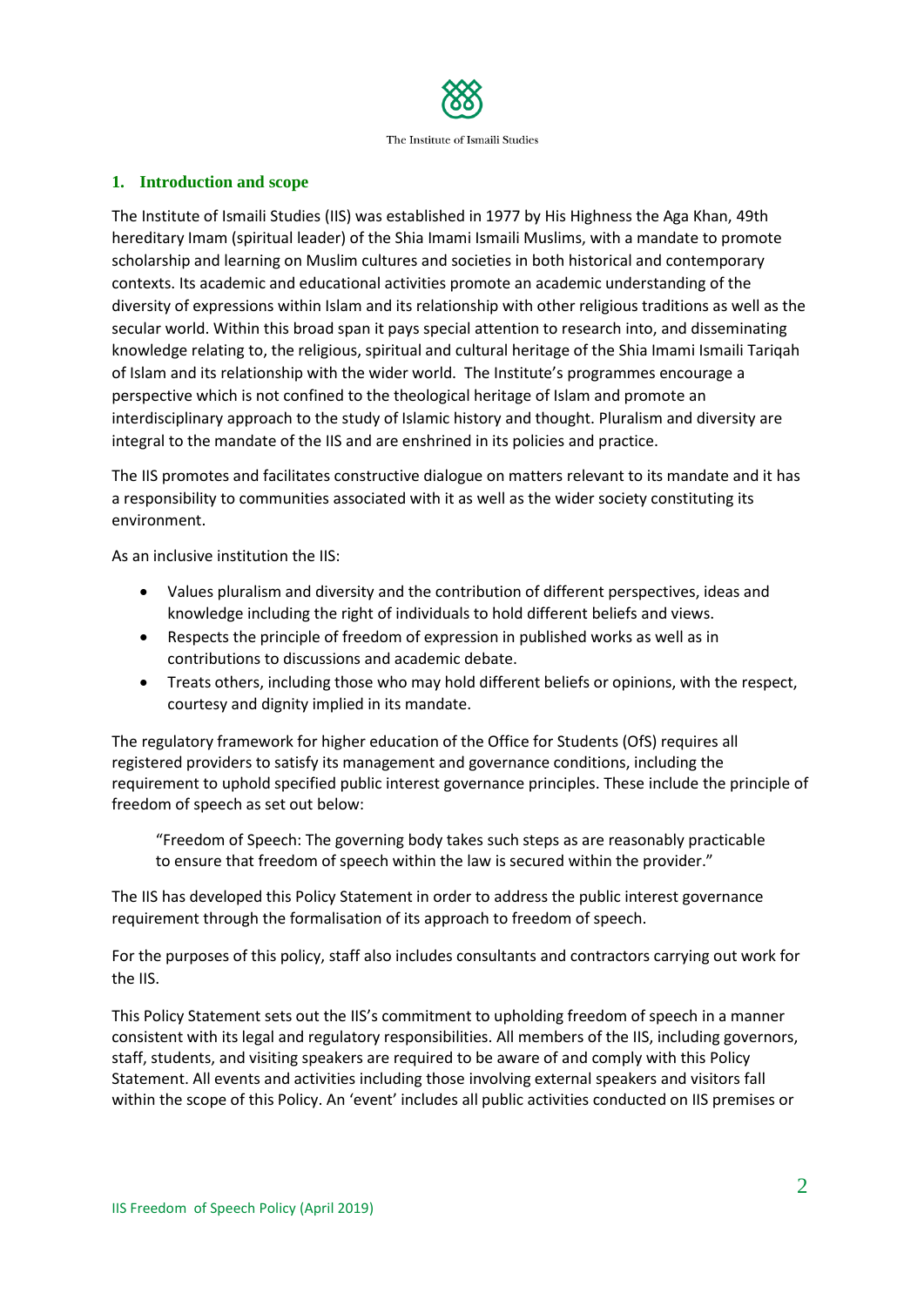

being hosted by the IIS at an external venue. This Policy Statement should be read in conjunction with other policies such as the policy on academic freedom.

# **2. Legal context**

The Higher Education and Research Act 2017 (HERA) extends the scope of earlier legislation relating to freedom of speech by applying it to all English higher education providers.<sup>1</sup> The right to freedom of speech is not an unqualified right and is restricted to freedom within the law as determined by criminal and civil law.

The nature of the IIS's mandate involves members of staff, scholars and researchers active inside or outside the United Kingdom, including in some countries with different conventions. All members of staff and IIS invited guests must abide by the law of the country they are visiting. The IIS reserves the right to restrict or limit freedom of speech in certain contexts as a consequence of legal or political restrictions in those jurisdictions and/or where it perceives a risk to the personal safety of any member of staff, or of the audience, or of any participants or of any communities affected.

# **3. Distinction between Freedom of Speech and Academic Freedom**

This policy on freedom of speech applies to all members of staff, students, visiting speakers and external guests. The policy on academic freedom applies specifically to members of academic staff.

## **4. Policy Statement**

The IIS is committed to fulfilling its legal and regulatory obligations to ensure freedom of speech within the law for its staff, students, faculty, visiting speakers and external guests. As an academic institution, all members of staff, students, visiting speakers and external guests have freedom to express opinions and ideas without fear of discrimination or harassment. The IIS respects the legitimate use of academic critical enquiry including the expression of a diversity and plurality of views. This freedom does not accommodate the research, teaching, publication or communication of ideas that are unlawful, may cause deliberate offence to any community including communities of faith, incite hate or violence, foment discord or promote discrimination, extremist ideologies or terrorism.

This Policy is based on the following principles:

- We will not discriminate against any member of staff, students, faculty, visiting speakers, external guests or representatives of external organisations or societies participating in IIS events on the basis of their beliefs or opinions.
- We respect the right of individuals to express their ideas and to challenge ideas or opinions with due regard to the principles of sound evidence and or reasoned argument.
- We recognise the contribution of different perspectives, ideas and knowledge, and respect diversity and plurality.

**.** 

<sup>&</sup>lt;sup>1</sup> Section 43 of the Education Act (No2) 1986 imposed an obligation on university governing bodies to take reasonably practicable steps to ensure that freedom of speech within the law is secured.